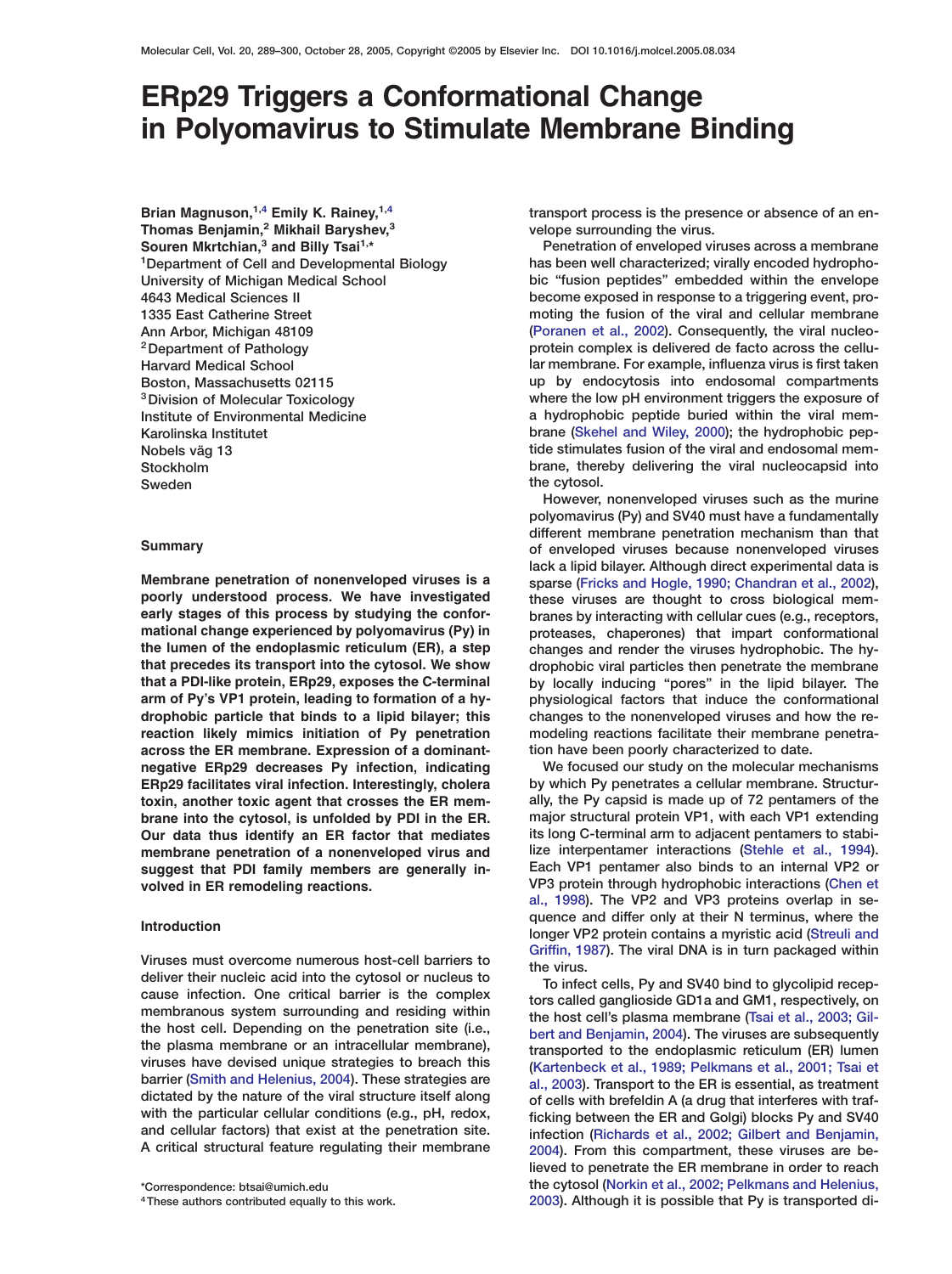**rectly from the ER into the nucleus (i.e., the ER membrane is continuous with the nuclear membrane), evidence shows that SV40 is transported into the cytosol prior to reaching the nucleus [\(Nakanishi et al., 1996\)](#page-10-0). Subsequent transport of the virus to the nucleus enables transcription and replication of the viral DNA, leading to lytic infection or cell transformation.**

**Although the molecular mechanism of Py transport from the ER into the cytosol remains undefined, important insights may be drawn from other pathogens that hijack cellular factors in their efforts to breach the ER membrane. The best example is the transport of cholera toxin (CT) across the ER membrane. To intoxicate cells, CT travels from the plasma membrane to the ER, where it is unfolded by the ER oxido-reductase protein disulfide isomerase (PDI) [\(Tsai et al., 2001\)](#page-11-0). This step prepares the toxin for transport across an ER membrane channel [\(Schmitz et al., 2000\)](#page-10-0) to reach the cytosol, where it exerts its cytotoxic effect. We postulate that Py, analogous to CT transport, would experience a conformational change in the ER to initiate its transport across the ER membrane. However, because Py is significantly larger than CT (450 Å versus 60 Å in diameter), Py is unlikely to pass though a protein-conducting channel in the ER membrane. How the virus is transported across the ER membrane subsequent to the structural changes is completely unknown.**

**Here, we clarify the early stages of Py's membrane transport process by identifying ERp29, an ER resident protein structurally related to PDI [\(Mkrtchian et al.,](#page-10-0) [1998\)](#page-10-0), as a factor essential in exposing the VP1 C-terminal arm in the ER. This reaction leads to the formation of a hydrophobic viral particle that binds to a lipid bilayer, a step that may prepare the virus for transport directly across the ER membrane. In the intact cell, overexpression of the dominant-negative ERp29 N-terminal domain (NTD) that blocked the Py conformational change in vitro concomitantly decreased Py infection, implicating ERp29 as a critical component in the viral infection pathway. Our data thus identify an ER factor that mediates membrane penetration of a nonenveloped virus and suggest that PDI family members are generally involved in ER remodeling reactions.**

# **Results**

**ER Activity Triggers a Conformational Change in Py To determine whether the Py virion undergoes a conformational change in the ER, intact Py particles were incubated with an extract containing ER lumenal proteins derived from dog pancreas (henceforth referred to as lumenal extract) under conditions similar to those previously defined for the study of CT unfolding [\(Tsai et](#page-11-0) [al., 2001\)](#page-11-0). Conformational changes were detected by monitoring the pattern of digestion products after treatment with trypsin. When particles of the small plaque RA strain of Py were incubated with trypsin, partial digestion of the VP1 protein was seen [\(Figure 1A](#page-2-0), compare lane 2 to lane 1). Incubation of the virus with the reducing agent dithiothreitol (DTT) and the calcium chelator EGTA generated a specific band of approximately 40 kDa (called "VP1a") after trypsin addition [\(Figure 1A](#page-2-0), compare lane 8 to lane 7). In contrast, when** **we incubated Py in the presence of DTT, EGTA, and a lumenal extract followed by trypsin addition, a distinct band of approximately 38 kDa (named "VP1b") appeared [\(Figure 1A](#page-2-0), compare lane 16 to lane 15). This fragment was also seen when Py was incubated with a lumenal extract and either DTT [\(Figure 1A](#page-2-0), lane 12) or, to a lesser extent, EGTA alone [\(Figure 1A](#page-2-0), lane 14). Incubation of the more tumorigenic large plaque PTA strain of Py with a lumenal extract, DTT, and EGTA followed by trypsin addition also induced the appearance of the VP1b peptide [\(Figure 1B](#page-2-0), compare lane 8 to lane 4). Because a mouse is Py's natural host, we tested whether exposure of Py virions to an ER lumenal extract derived from mouse pancreas generates the VP1b fragment and found that it does [\(Figure 1C](#page-2-0), lane 3). We conclude that an ER activity efficiently alters the conformation of Py VP1.**

**To identify the trypsin-cleavage site in VP1 that generates the VP1b fragment, VP1 and VP1b were isolated and subjected to mass-spectrometry. A C-terminal tryptic fragment (residues 353–368) is absent in VP1b. No tryptic fragments were found to match the N terminus of either VP1 or VP1b. Due to the many lysine and arginine residues at the N terminus of VP1, tryptic fragments generated from this region would be very small and, hence, undetectable using mass-spectrometry. These findings indicate that ER activity minimally exposes the VP1 C-terminal arm. Whether the N terminus of VP1 is also exposed remains unknown. Because X-ray structural studies previously demonstrated that the VP1 C-terminal arms invade neighboring pentamers to stabilize the virion structure [\(Figure 1D](#page-2-0), [Stehle et al.,](#page-11-0) [1994](#page-11-0)), externalization of the C-terminal arm by the ER activity would likely destabilize the virus.**

**The ER activity is energy independent, as the VP1b fragment was generated in the absence of ATP [\(Figure](#page-3-0) [2](#page-3-0), compare lane 4 to lane 6), but it is heat-labile [\(Figure](#page-3-0) [2](#page-3-0), lane 8). Confirming our hypothesis that the structural change experienced by Py is an ER-specific event, the activity was present in a lumenal, but not a cytosolic, extract [\(Figure 2,](#page-3-0) compare lane 10 to lanes 6 and 4). The lumenal extract was not measurably contaminated with cytosolic proteins or vice versa, as the ER protein PDI was present only in the lumenal extract and the cytosolic protein Hsp90 only in the cytosolic extract [\(Figure 2,](#page-3-0) compare lane 11 to lane 12).**

# **ERp29 Triggers the Conformational Change in Py**

**Based on initial studies showing that ER activity was not retained by a concanavalin A column and that it was retained by a strong, but not a weak, anion exchange column, we devised a purification scheme outlined in [Figure 3A](#page-4-0) (solid arrows, see Experimental Procedures). By using this protocol, we found three fractions (i.e., fractions 8, 9, and 10) that generated a single VP1b fragment [\(Figure 3B](#page-4-0), top, lanes 3–5). Although Coomassie staining identified approximately seven distinct protein bands in these fractions [\(Figure 3B](#page-4-0), bottom), only two protein levels peaked within the fractions, one at approximately 29 kDa (\*\*) and the other at 31 kDa (\*).**

**To identify these two proteins, the 29 kDa and 31 kDa bands in fraction eight were excised and subjected to mass-spectrometry. The 29 kDa protein band was iden-**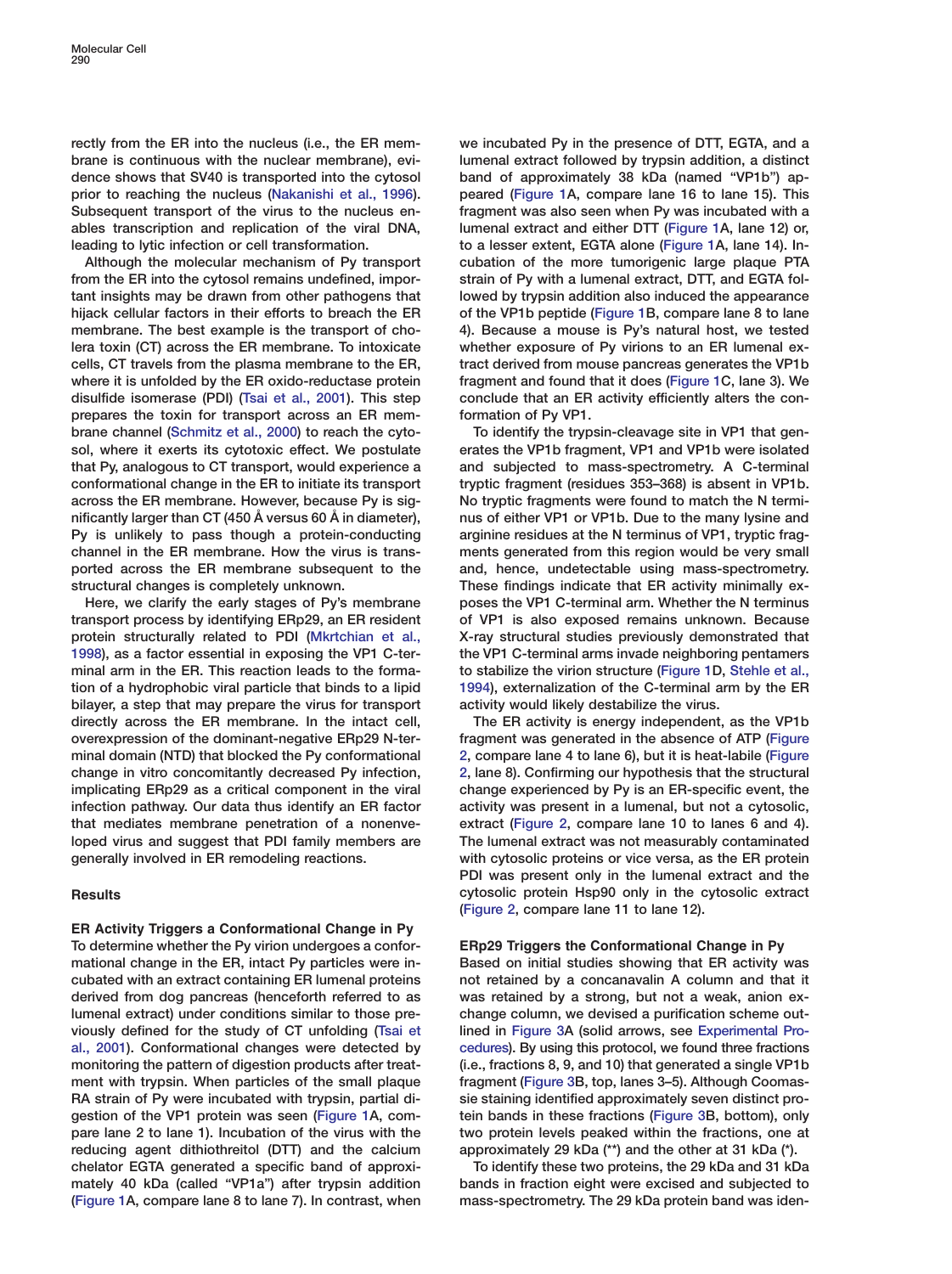# <span id="page-2-0"></span>A

Polyomavirus - RA strain



## B

C



VP1 pentamer



**Figure 1. ER Activity Triggers a Conformational Change in Py**

**(A) Py (RA strain) was incubated with a control protein (bovine serum albumin, BSA) or a lumenal extract with or without DTT and/or EGTA followed by trypsin addition. Samples were analyzed by SDS-PAGE and immunoblotted with VP1 antibody.**

**(B) As in (A) except the Py PTA strain was used.**

**(C) As in (A) except a lumenal extract derived from mouse (instead of dog) microsomes was used.**

**(D) Mass-spectrometry demonstrated that a C-terminal tryptic fragment (residues 353–368) in VP1 is absent in VP1b. Thus, the C-terminal arm of VP1 is exposed by ER activity. The position of R352 is highlighted in the existing structure of Py VP1 pentamer (PDB number 1sid) to pinpoint the region of the virus that likely is exposed.**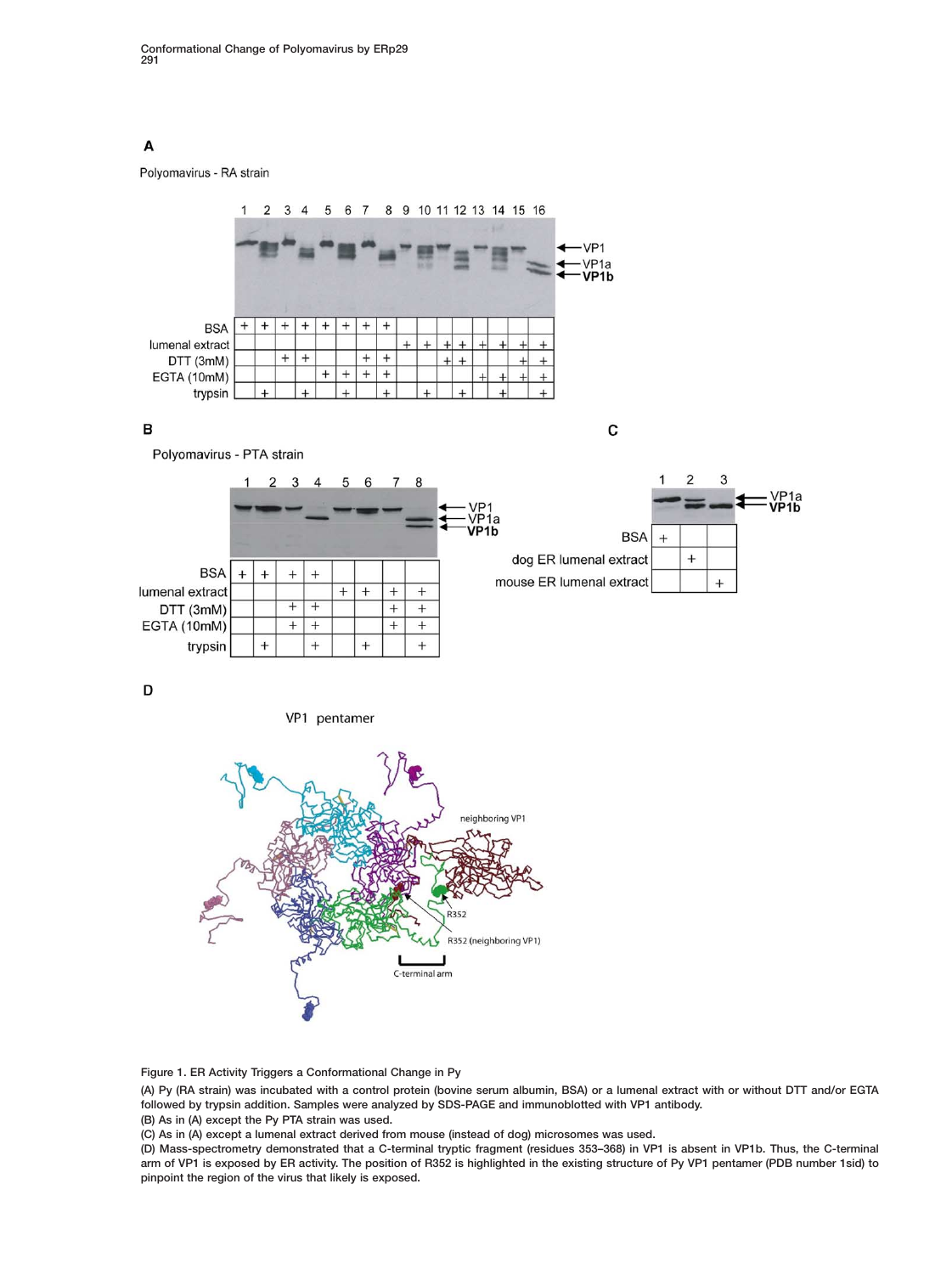<span id="page-3-0"></span>

**Figure 2. ER Activity Is Heat-Labile and Energy Independent**

**Py (RA) was incubated with BSA, a lumenal extract (with or without heat inactivation), or a cytosolic extract in the presence of DTT/ EGTA and ATP (where indicated), followed by trypsin addition. Samples were analyzed as in [Figure 1.](#page-10-0) The lumenal and cytosolic extracts were immunoblotted with antibodies against PDI and Hsp90.**

**tified as ERp29 [\(Figure 3](#page-4-0)C, left), an ER-resident protein that structurally belongs to the PDI family. An antibody against rat ERp29 confirmed the identity of the 29 kDa protein [\(Figure 3C](#page-4-0), right). Mass-spectrometry did not identify the 31 kDa band directly, and it was therefore subjected to N-terminal sequencing. Sequence analysis showed the first 10 amino acids of the 31 kDa protein to be similar to a predicted 31 kDa mammalian ERresident protein [\(Clissold and Bicknell, 2003\)](#page-10-0). Because the 31 kDa protein contains two thioredoxin domains, it also belongs to the PDI family.**

**To determine whether ERp29 is required to trigger the conformational change in Py virions, we immunodepleted ERp29 from the lumenal extract [\(Figure 4A](#page-5-0), left bottom panel, compare lane 2 to lane 3) and showed that exposure of Py virions to the depleted extract did not generate VP1b [\(Figure 4](#page-5-0)A, left top panel, compare lane 2 to lane 3). To establish the specificity of this immunodepletion experiment, we immunodepleted PDI and Ero1 (two ER factors previously shown to unfold CT) from the extract [\(Figure 4](#page-5-0)A, right bottom panels) and found that exposure to the depleted extracts generated VP1b to the same extent as exposure to the untreated extracts [\(Figure 4](#page-5-0)A, right top panel, compare lanes 6 and 7 to lane 5). ERp29 is also required to trigger the conformational change in particles of the Py PTA strain [\(Figure 4B](#page-5-0), compare lane 3 to lane 2). Thus, ERp29 and/or associated factors expose the VP1 C-terminal arm.**

**To determine if overexpression of ERp29 stimulates activity, we transfected a construct encoding rat ERp29 into NIH 3T6 cells, harvested the extracts, and tested them for the ability to generate the VP1b peptide. We found a 3T6 cell extract overexpressing ERp29 [\(Figure](#page-5-0) [4C](#page-5-0), second panel from top, compare lane 2 to lane 1) enhanced the appearance of the VP1b fragment when compared to a control cell extract [\(Figure 4C](#page-5-0), top panel, compare lane 2 to lane 1); the presence of a small amount of VP1b in the control is likely due to endogenous ERp29. The increased activity is not likely to come from upregulation of other ER-resident factors, as the level of PDI, ERp57, ERp72, and Bip did not increase in the extract from ERp29 overexpressing cells [\(Figure 4C](#page-5-0), bottom four panels, compare lane 2 to lane 1). Neither a bacteria extract containing ERp29 nor a purified, bacterially expressed, and His-tagged ERp29 protein alone or in combination with an ERp29-depleted lumenal extract induced the formation of the VP1b peptide [\(Figure](#page-5-0) [4C](#page-5-0), compare lane 5 to lane 4 and compare lanes 10 and 9 to lane 7). Moreover, a 3T6 cell lysate overexpressing**

**the p31 PDI-like protein [\(Figure 3C](#page-4-0)) did not increase VP1b formation compared to a control extract (not shown). These data indicate that ERp29 is active when expressed in mammalian cells, but not in bacteria, and, along with the immunodepletion data, establish ERp29 as a crucial factor that exposes the C-terminal arm of VP1.**

**Based on sequence analysis, ERp29 can be divided into an N-terminal thioredoxin domain (NTD) and a C-terminal domain (CTD), with the former shown to mediate homodimerization [\(Liepinsh et al., 2001\)](#page-10-0). If the ERp29 homodimer represents active ERp29, we reasoned that addition of ERp29 NTD may disrupt the active form of ERp29 and inhibit its activity. To test this hypothesis, we purified recombinant His-tagged ERp29 NTD and CTD from bacteria [\(Figure 4D](#page-5-0), lanes 1 and 2). By themselves, neither the NTD nor the CTD generated the VP1b fragment [\(Figure 4](#page-5-0)D, lanes 5 and 10). We found, however, that addition of ERp29 NTD to the lumenal extract inhibited the generation of VP1b [\(Figure](#page-5-0) [4](#page-5-0)D, compare lane 7 to lane 6). As a control, addition of ERp29 CTD to the lumenal extract did not prevent VP1b formation [\(Figure 4D](#page-5-0), compare lane 12 to lane 11). These findings provide independent evidence for the role of ERp29 in mediating the conformational change in polyoma virions and demonstrate that the ERp29 NTD has a dominant-negative effect in the reaction.**

# **ERp29 Stimulates Py to Bind Liposomes**

**We hypothesize that due to its large size, Py penetrates directly across the ER membrane lipid bilayer instead of across a protein-conducting channel. To do so, the virus would be rendered hydrophobic after experiencing a conformational change in the ER, allowing it to bind to the lumenal side of the ER membrane and to initiate transport of the virus particle into the cytosol. We therefore tested whether the change triggered by ERp29 causes Py virions to associate with liposomes. Py particles were first incubated with a lumenal extract to induce the conformational change. Biotinylated liposomes bound to Streptavidin-coated magnetic beads were added to the samples. Each sample was then transferred to a magnetic apparatus to sediment the liposomes and any membrane bound materials. The unbound material remained in the supernatant and was separated from the pelleted fraction. The amount of Py in the pellet (i.e., virus that bound to the liposomes) versus the supernatant fraction (i.e., virus that did not bind to the liposomes) was analyzed by sodium dodecyl-sulfate-polyacrylamide gel electrophoresis (SDS-**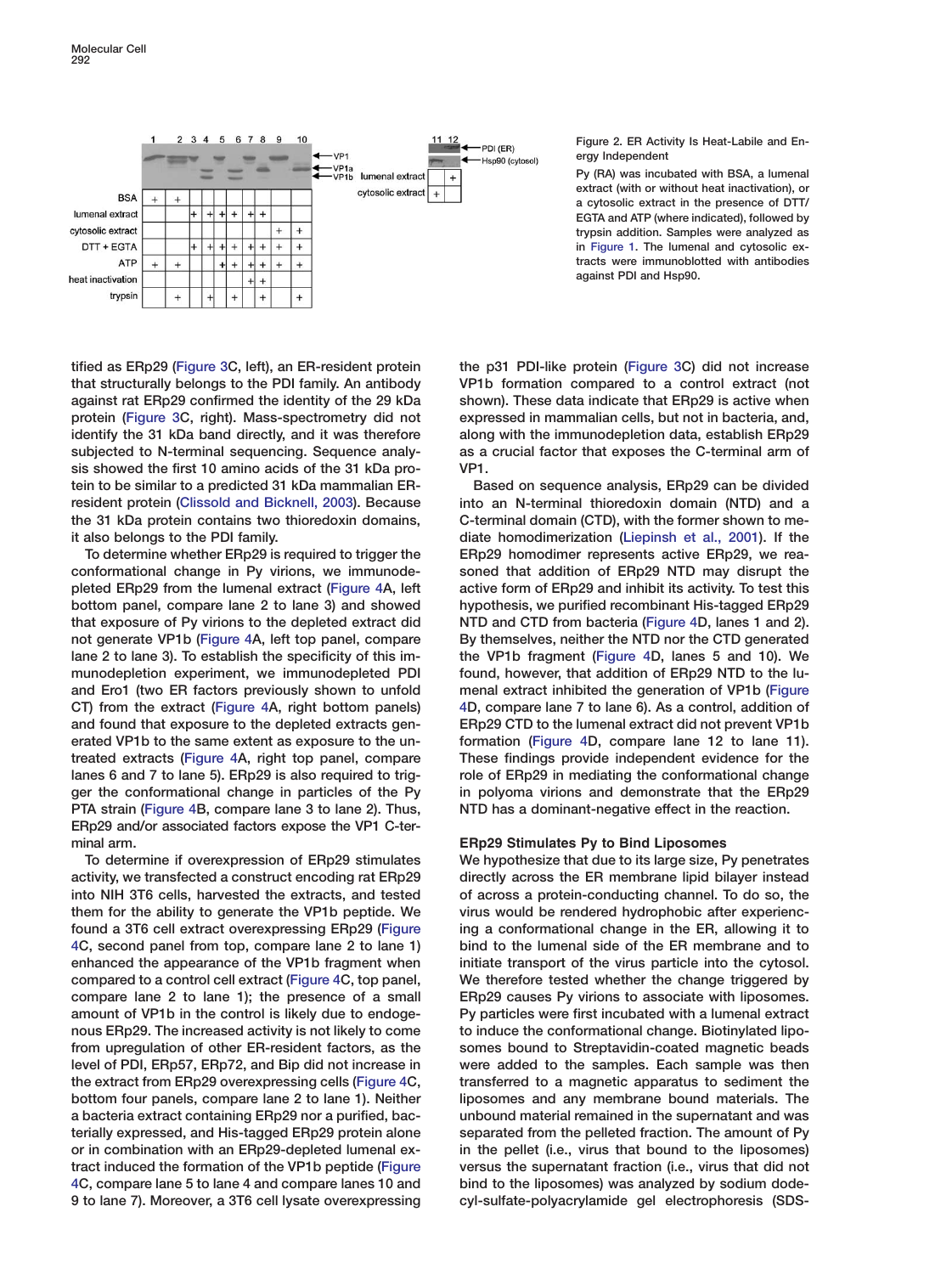<span id="page-4-0"></span>

# **Figure 3. ER Activity Fractionation**

**(A) Based on initial studies, a strategy was developed to identify ER activity, with the expected activity fractionation pattern indicated by solid arrows.**

**(B) (upper) The unbound lumenal proteins from Con A- and DEAE-Sepharose columns were bound to a Q-Sepharose column and eluted with a continuous salt gradient. Activity in each fraction was analyzed as in Figure 1. Fractions (lower) were analyzed for their protein content by reducing SDS-PAGE followed by Coomassie staining. Asterisk (\*) indic[ates the 3](#page-10-0)1 kDa protein and (\*\*) indicates the 29 kDa protein.**

**(C) (left) The 29 and 31 kDa protein bands in fraction 8 were excised and subjected to mass-spectroscopy analysis or N-terminal sequencing, respectively. The 29 kDa protein was identified as ERp29, an ER resident protein, whereas the 31 kDa protein is an uncharacterized ERresident thioredoxin-containing protein. An antibody (right) against rat ERp29 confirmed the identity of the 29 kDa protein.**

**PAGE) followed by immunoblotting with a VP1 antibody [\(Figure 5](#page-6-0)). Under these conditions, we found that in the absence of liposomes, the VP1 protein of Py incubated with either BSA or a lumenal extract remained in the supernatant [\(Figure 5A](#page-6-0), compare lane 1 to lane 2 and lane 3 to lane 4). In the presence of liposomes, however, a substantial portion of the VP1 incubated with a lumenal extract was in the pellet [\(Figure 5A](#page-6-0), compare lane 8 to lane 7 and lane 6 to lane 5). The virus-liposome interaction was resistant to high salt conditions (not shown), suggesting that binding of Py to the membrane is hydrophobic and not electrostatic. We conclude that an ER activity stimulated the VP1 proteins to bind to a** **lipid bilayer, presumably as a consequence of increased particle hydrophobicity.**

**In addition to VP1, both the internal proteins VP2 and VP3 were transferred to the liposomes after exposure to a lumenal extract, but BSA was not [\(Figure 5](#page-6-0)B, compare lane 4 to lane 2). These results suggest that the entire virus binds liposomes. To determine whether the membrane-associated virus is bound to the surface of the liposomes or penetrates its interior, the samples were treated with proteinase K. This treatment completely digested the liposome bound VP1, VP2, and VP3 [\(Figure 5B](#page-6-0), lane 8). It is possible that the membraneassociated virus penetrated the liposome and ruptured**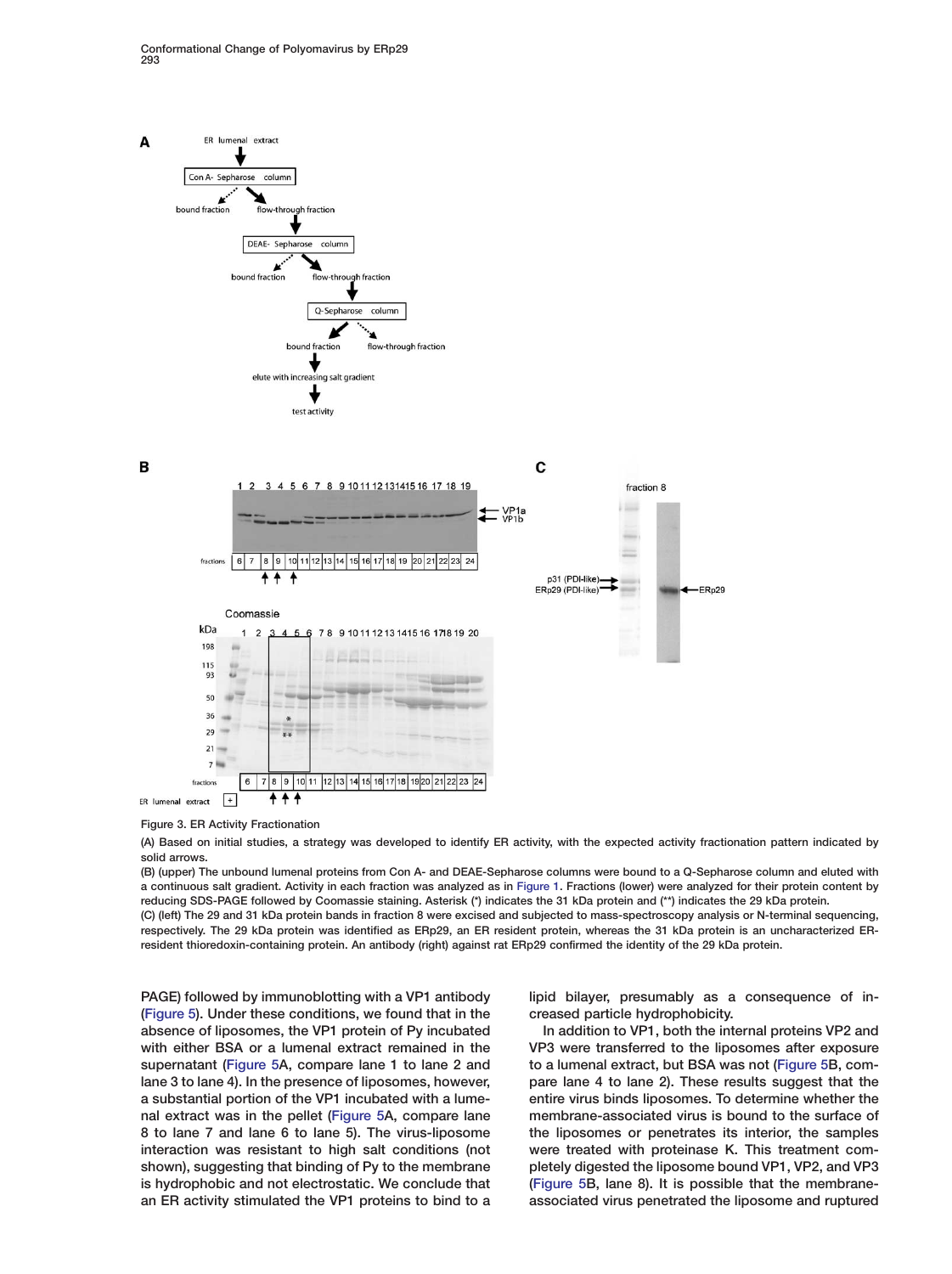<span id="page-5-0"></span>

# **Figure 4. ERp29 Triggers the Conformational Change in Py**

**(A) (left) The ability of an ERp29-depleted extract to induce VP1b formation was analyzed as in [Figure 1.](#page-10-0) Samples were also immunoblotted with an antibody against ERp29. (Right) A PDI- and an Ero1-depleted extract were tested for their ability to induce VP1b formation. Samples were also immunoblotted with an antibody against ERp29, PDI, and Ero1 (**α**/**β**).**

**(B) As in (A) except Py PTA strain was used in the reaction.**

**(C) (left) Nontransfected and ERp29-transfected 3T6 cell extracts were tested for activity. The levels of ERp29, PDI, ERp57, ERp72, and Bip in the lysates were analyzed by immunoblotting with the appropriate antibodies. (Middle) Bacterial extract containing His-tagged ERp29 was tested for activity. (Right) Purified bacterially expressed ERp29 incubated with or without an ERp29-depleted extract was tested for activity. (D) (left) His-tagged ERp29 NTD and CTD were expressed in bacteria and purified. Asterisk (\*) indicates an unidentified protein. (Middle) Py was incubated with BSA, a lumenal extract, the NTD, a lumenal extract containing BSA, or a lumenal extract containing the NTD, and activity was assessed as in [Figure 1](#page-10-0). (Right) As per the middle panel, except the CTD was used instead of the NTD.**

**the membrane as a consequence, allowing proteinase K to enter. To verify the integrity of the liposome, we incorporated a His-tagged ERp29 protein into the liposomes and tested ERp29's resistance to proteinase K digestion. In the absence of the lumenal extract and Py, a partial degradation of the ERp29 protein was seen [\(Figure 5B](#page-6-0), compare lane 10 to lane 9), suggesting that the ERp29 protein was largely protected by the lipo-** **some. Addition of Triton X-100 rendered the proteaseresistant species sensitive to degradation [\(Figure 5](#page-6-0)B, lane 11), indicating that the liposome protected the ERp29 protein. However, in the presence of Py and the lumenal extract, the liposome-incorporated ERp29 protein did not become more sensitive to protease digestion [\(Figure 5B](#page-6-0), compare lane 12 to lane 10), suggesting that the liposome remained intact in the presence of Py**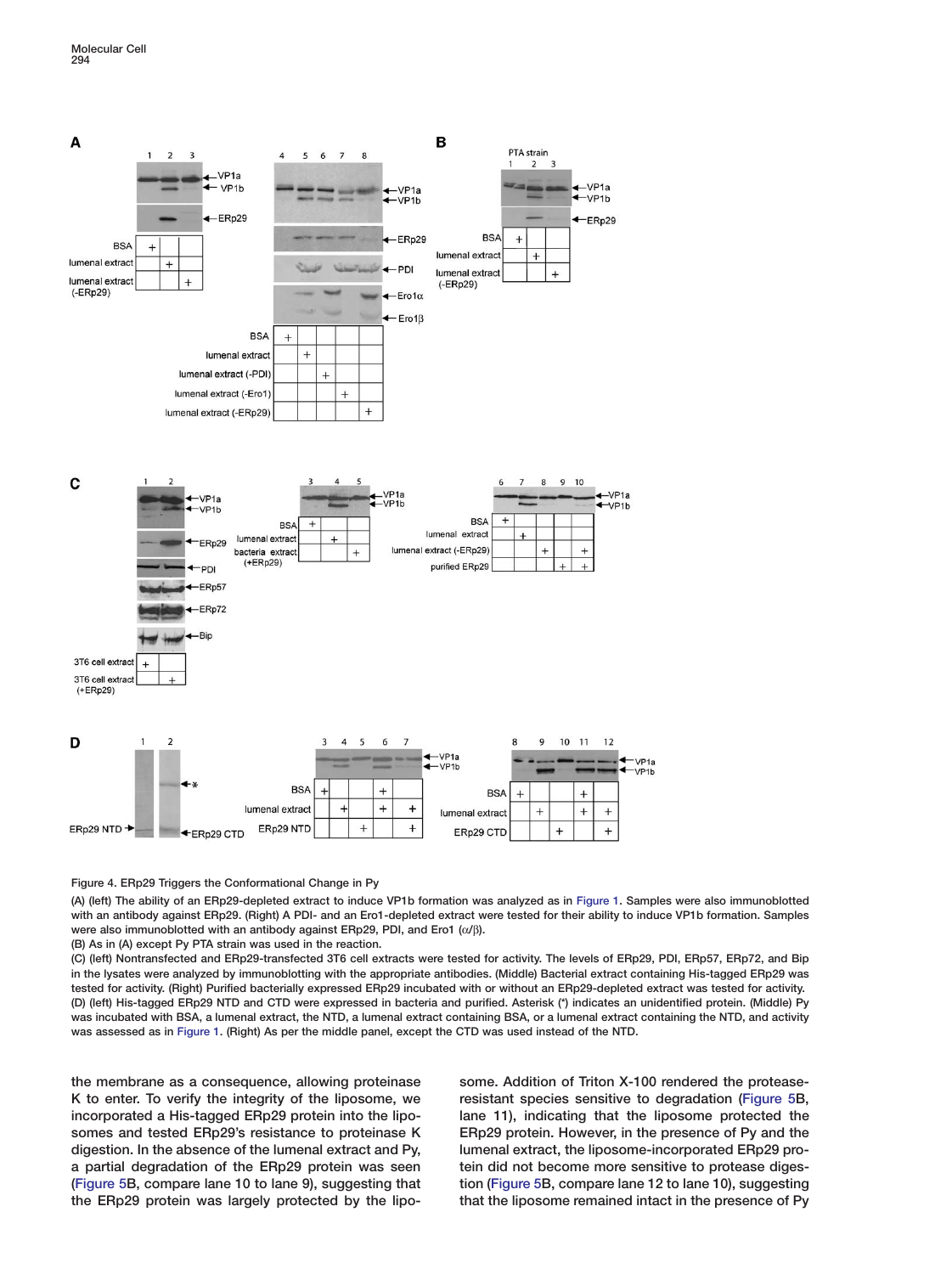<span id="page-6-0"></span>

**and the lumenal extract. Therefore the sensitivity of the membrane-associated virus to protease digestion reflects virus bound to the liposome surface, but not penetrated into its interior, where the virus would be largely protected from protease treatment.**

**We tested the ability of an ERp29-depleted extract to induce liposome binding and found that an ERp29 depleted extract caused substantially less VP1 to associate with liposomes than did an untreated control (Figure 5C, compare lane 4 to lane 2), demonstrating that ERp29 is required to induce Py virion binding. Moreover, treatment with an extract from cells overexpressing ERp29 increased liposome association of virions when compared to a control (Figure 5D, compare lane 4 to lane 2). These findings are consistent with the protease-digestion assay: an ERp29-depleted extract failed to induce VP1b formation and membrane binding, whereas a cell extract with overexpressed ERp29 stimulated these reactions compared to a control extract. Our data suggest that ERp29 renders Py virions hydrophobic, allowing the entire viral particle to bind to the surface of the ER membrane; this step may prepare the virus for penetration across the lipid bilayer.**

**Exposure of the hydrophobic surfaces of the internal VP2 and VP3 proteins of Py or the VP2 myristic acid may cause Py particles to bind liposomes and by infer-** **Figure 5. ERp29 Induces Py to Bind to Membranes**

**(A) Py was incubated with BSA or a lumenal extract followed by the addition of biotinylated-liposomes (where indicated) bound to Streptavidin-coated magnetic beads. Samples were transferred to a magnetic apparatus to separate the membrane bound (pellet) from the membrane unbound (SN) fractions. The samples were analyzed by SDS-PAGE followed by immunoblotting with an antibody against VP1.**

**(B) (left) As in (A) except where indicated. Samples were treated with proteinase K. The samples were also immunoblotted with an antibody against VP2/VP3. (Right) Liposomes harboring His-tagged ERp29 were incubated with either BSA or Py and a lumenal extract. Samples were treated with proteinase K and Triton X-100 (where indicated) and immunoblotted with an antibody against the His-epitope.**

**(C) An ERp29-depleted extract was tested for membrane binding activity.**

**(D) A 3T6 cell extract overexpressing ERp29 was compared to a control extract for membrane binding activity.**

**(E) (left) Membrane binding activity of a virus containing only the VP1 protein (VP1-VLP) is compared to a wild-type (WT) Py. (right) The ability of VP1-VLP to generate the VP1b fragment was tested, as in [Figure 1](#page-10-0).**

**ence to associate with the lumenal membrane of the ER. To test this possibility, we asked whether a viruslike particle consisting of only the VP1, but not the VP2 and VP3, proteins ("VP1-VLP") binds to the liposomes after being exposed to a lumenal extract. We found that in contrast to the wild-type Py, the VP1-VLP did not bind to the liposome after incubation with a lumenal extract (Figure 5E, compare lane 4 in left top and bottom panels), even though the addition of the lumenal extract to the VP1-VLP did generate the VP1b peptide (Figure 5E, right panel, compare lane 2 to lane 1). The observation that VP1-VLP does not bind to the liposomes implicates VP2 and/or VP3 in membrane binding.**

# **ERp29 Facilitates Py Infection in the Intact Cell**

**Our in vitro protease-digestion and membrane binding assays suggest a role for ERp29 in the transport of Py from the ER into the cytosol, a step that occurs before the virus reaches the nucleus to replicate. To determine whether ERp29 plays a role in Py infection, we asked whether manipulating ERp29 activity affects viral infection. We monitored the expression of the virally encoded VP1 protein, an event that follows viral DNA transcription and replication in the nucleus, to assess Py infection efficiency.**

**To measure the appearance of newly synthesized**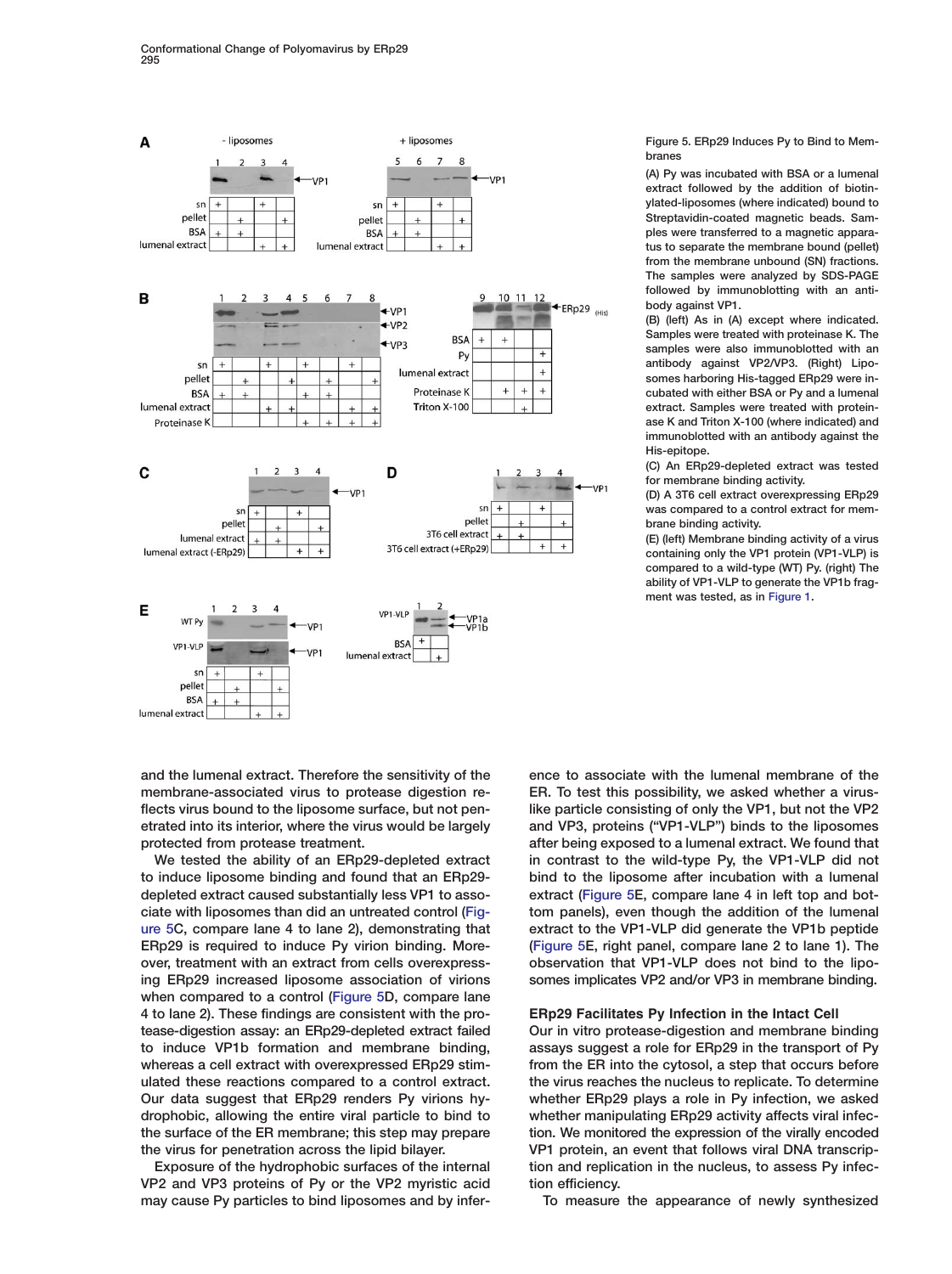

**Figure 6. ERp29 Facilitates Py Infection**

**(A) 3T6 cells were incubated with Py for 2 hr, washed, and the cells were harvested or allowed to continue to grow for an additional 46 hr and then harvested. The lysates were probed for the presence of VP1 and tubulin as a loading control.**

(B) As in (A) except, where indicated, cells were transfected with either an empty vector, a cDNA encoding ERp29 NTD<sub>KEEL</sub>, or a cDNA **encoding HA-tagged calreticulin, prior to infection. An antibody against HA was used to detect the expression of calreticulin. Hsp90 level was used as a loading control.**

(C) FRTL-5 rat thyrocytes were transfected with either an empty vector or cDNA encoding ERp29 NTD<sub>KEEL</sub>. The levels of ERp29, NTD (lower), **and extracellular thyroglobulin (upper) were assessed by immunoblotting.**

**VP1 proteins, NIH 3T6 cells were incubated with Py for 2 hr, and the unbound virus was removed by washing with media. The cells were either harvested immediately or allowed to incubate for an additional 46 hr before the cells were harvested. We detected VP1 in lysates harvested at 48 hr, but not 2 hr, postinfection (Figure 6A, compare lane 2 to lane 1). The absence of VP1 in the 2 hr postinfection lysates indicates that the level of virus that entered the cells within this time frame is below the detection limit of the system. Hence, the appearance of VP1 in the 48 hr postinfection lysates represents newly synthesized VP1 and reflects successful infection.**

**Because the ERp29 NTD inhibited the generation of the VP1b fragment [\(Figure 4](#page-5-0)D), we asked whether expression of the NTD affects viral infection. The ER retention sequence KEEL at the C terminus of ERp29 was** appended to the NTD (NTD<sub>KEEL</sub>) to facilitate NTD retention in the ER. A cDNA encoding ERp29 NTD<sub>KEEL</sub> was **transiently transfected into 3T6 cells for 48 hr, and the cells were infected. Because Py arrives in the ER maximally 2–4 hr postinfection [\(Gilbert and Benjamin, 2004\)](#page-10-0), the cells were either harvested 2 hr postinfection to ex**amine the NTD<sub>KEEL</sub> level or allowed to grow for an addi**tional 46 hr to examine VP1 expression. In the 2 hr post**infection lysate, we found the NTD<sub>KEEL</sub> and ERp29 levels to be similar in the NTD<sub>KEEL</sub>-transfected lysate **(Figure 6B, lane 2). At 48 hr postinfection, we found a** decreased VP1 level in the ERp29 NTD<sub>KEEL</sub>-transfected **lysate when compared to a control lysate transfected**

**with an empty vector (Figure 6B, top panel, compare** lane 4 to lane 3). The lower NTD<sub>KEEL</sub> level when com**pared to ERp29 is likely caused by dilution of the transfected cDNA 48 hr postinfection (Figure 6B, bottom panel, lane 4). As a control, overexpression of the hemagglutinin (HA)-tagged ER-resident protein, calreticulin (Figure 6B, middle panel, lane 6), did not decrease the VP1 level 48 hr postinfection (Figure 6B, top panel, compare lane 6 to lane 5).**

**Because ERp29 was initially found to mediate the secretion of thyroglobulin [\(Sargsyan et al., 2002\)](#page-10-0), we** asked whether NTD<sub>KEEL</sub> overexpression also affects thyroglobulin secretion. Indeed, when the ERp29 NTD<sub>KEEL</sub> **was expressed in the FRTL-5 rat thyroid epithelial cells (Figure 6C, bottom panel, lane 2), the secreted thyroglobulin level in the media decreased moderately (Figure 6C, top panel, compare lane 2 to lane 1). These findings not only indicate that ERp29 NTD acts generally to inhibit endogenous ERp29 activity but, more importantly, demonstrate that ERp29 facilitates Py infection.**

# **Discussion**

**Py travels from the plasma membrane to the ER from which it exits into the cytosol and then enters the nucleus to initiate infection. The physiological factor(s) in the ER that cause Py to transport across the ER membrane, as well as the molecular mechanism guiding this membrane penetration process, were largely unknown. Our results here identify an ER factor that induces a**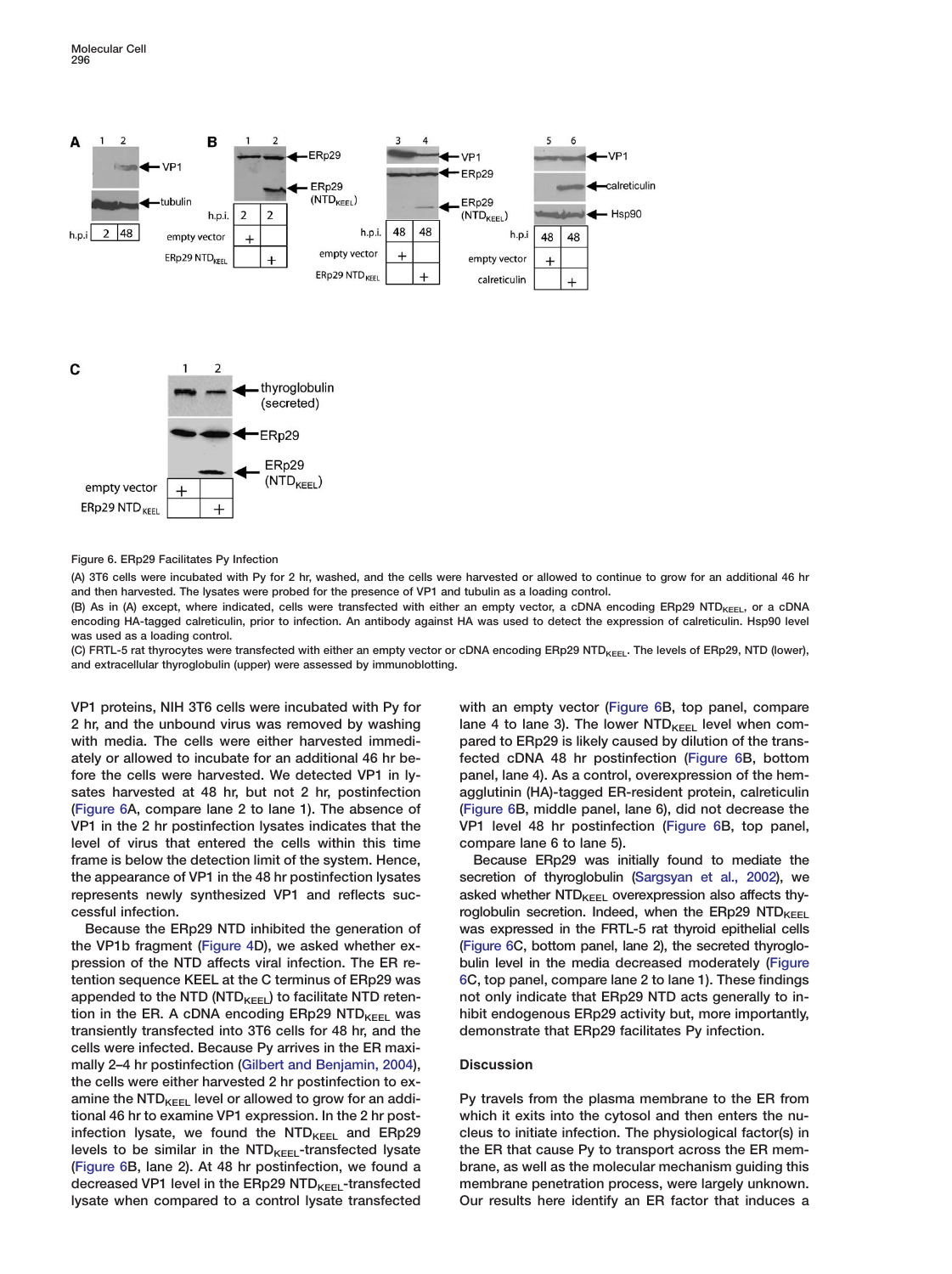**conformational change in Py and provide mechanistic insight into how Py may breach the ER membrane.**

# **ERp29 Triggers a Conformational Change in Py**

**By using a protease digestion assay, we first show that a conformational change is imparted upon Py by an activity in an ER lumenal extract. Mass-spectrometry demonstrated that the conformational change exposes the C-terminal arm of VP1; whether the N terminus of VP1 is exposed remains unclear. As the X-ray structure of polyomavirus shows that the N-terminal region of VP1 is close to the C-terminal invading arm of a neighboring VP1 [\(Stehle et al., 1994\)](#page-11-0), it is possible that ERp29 also exposes that N-terminal region. Next, using an unbiased biochemical fractionation approach, we pinpointed ERp29, a structural homolog of PDI, as a potential candidate for the activity. Immunodepletion of ERp29 from the extract abolished activity, whereas overexpression of ERp29 in mammalian cells stimulated this reaction. Moreover, addition of ERp29's NTD, but not the CTD, to the extract inhibited activity. These findings establish ERp29 as a crucial component of ER activity that exposes the C-terminal arm of VP1.**

**Although not essential, the reductant DTT and the calcium-chelator EGTA stimulated the ER-induced Py conformational change. It is possible that DTT and EGTA partially destabilized Py's structure, enabling ERp29 to subsequently expose VP1's C-terminal arm efficiently. This explanation is supported by previous biochemical and X-ray structural studies showing that disulfide bridges and calcium ions provide critical structural support for Py [\(Brady et al., 1978; Stehle et](#page-10-0) [al., 1996](#page-10-0)). Because the disulfide bond in Py virions is in proximity to the N terminus of VP1, its reduction may enable ERp29 to also expose the VP1 N terminus. DTT and EGTA likely mimicked the action of ER reductases (e.g., PDI) and calcium binding proteins (e.g., calnexin and calreticulin) that would normally act on the virus. In fact, downregulation of PDI in cells was recently observed to inhibit Py infection (J. Gilbert, W. Ou, J. Silver, and T.B., unpublished data).**

**The molecular mechanism by which the NTD acts to inhibit ERp29 activity is unclear. As the NTD mediates ERp29 homodimerization [\(Liepinsh et al., 2001\)](#page-10-0), the NTD could disrupt the ERp29 homodimer through formation of an NTD:ERp29 heterodimer and, as a consequence, attenuate ERp29's activity. Whether ERp29 is sufficient to drive the Py conformational change remains uncertain, as purified, bacterially expressed ERp29 was inactive; the protein may be folded improperly, lack a posttranslational modification, or require additional ER factors to recapitulate the reaction. Further experiments will clarify these possibilities.**

# **ERp29 and Membrane Penetration of Py**

**We next examined how the ERp29-induced conformational change facilitates Py transport across the ER membrane. Given its relatively large size (450 Å in diameter), even a partially disassembled Py particle is unlikely to transport across a protein-conducting channel in the ER membrane. We therefore postulate that Py penetrates the ER membrane by crossing the lipid bilayer directly. By using a liposome binding assay, we**

**showed that incubation of Py with an ER lumenal extract stimulated the entire viral particle to bind to liposomes. This step presumably mimics binding of Py to the lumenal side of the ER membrane in preparation for its penetration across the bilayer. Similar to the protease digestion assay, we found that an ERp29-depleted extract was unable to promote liposome binding, whereas an extract from 3T6 cells overexpressing ERp29 stimulated this response. Thus, in addition to exposing the VP1 C-terminal arm, ERp29 also facilitates Py membrane binding.**

**Although the precise mechanism by which externalization of the VP1 C-terminal arm causes membrane binding remains unknown, our data implicate the involvement of Py's internal proteins VP2 and VP3, because a VLP consisting of only the VP1 shell does not bind liposomes. A possible scenario is that exposure of the VP1 C-terminal arm leads to an expansion of the central "pore" of the VP1 pentamer, enabling the VP2 myristic acid to emerge through the pore [\(Chen et al.,](#page-10-0) [1998](#page-10-0)); the resulting hydrophobic viral particle then binds to the membranes. In fact, a mutant Py in which the VP2 lacks the myristic acid was shown previously to infect cells with 15-fold less efficiency, suggesting a role of the VP2 myristic acid in viral infection [\(Sahli et](#page-10-0) [al., 1993\)](#page-10-0).**

**ERp29-mediated externalization of the VP1 C-terminal arm and possibly the VP2 myristic acid is remarkably similar to the mechanism by which receptor interaction causes the nonenveloped poliovirus to bind to membranes. Upon binding to its receptor, poliovirus undergoes a conformational change accompanied by externalization of VP4 (which is myristoylated at its N terminus) and the N-terminal arm of VP1 [\(Fricks and](#page-10-0) [Hogle, 1990](#page-10-0)). In fact, early studies have already shown that poliovirus binding to its receptor at the cell surface causes VP4 to exit from the viral particle [\(Lonberg-](#page-10-0)[Holm et al., 1975; De Sena and Mandel, 1977\)](#page-10-0). The ERp29-Py interaction is also reminiscent of the interaction between cellular proteases and the nonenveloped reovirus: proteolytic processing of reovirus triggers the exposure of the hydrophobic, N terminally myristoylated 1N peptide, generating a hydrophobic particle that allows it to bind and penetrate the late endosomal membrane [\(Chandran and Nibert, 2003](#page-10-0)).**

**How the membrane-embedded Py reaches the cytosol is unknown. The virus-membrane interaction could induce holes in the bilayer by disrupting the phospholipid organization, thereby enabling the virus to "squeeze" through the holes. The "leakiness" of the ER membrane [\(Le Gall et al., 2004\)](#page-10-0) due to its low cholesterol concentration may be a membrane property that further facilitates Py's penetration process. Spontaneous partitioning of the membrane-embedded hydrophobic virus into the aqueous cytosolic environment is unfavorable energetically. Thus, it is conceivable that cytosolic chaperones would bind to the exposed hydrophobic regions of Py on the cytosolic surface of the ER membrane and extract the virus into the cytosol. This situation is similar to the role of the cytosolic p97 ATPase in extracting misfolded ER proteins from the ER membrane into the cytosol [\(Ye et al., 2001\)](#page-11-0).**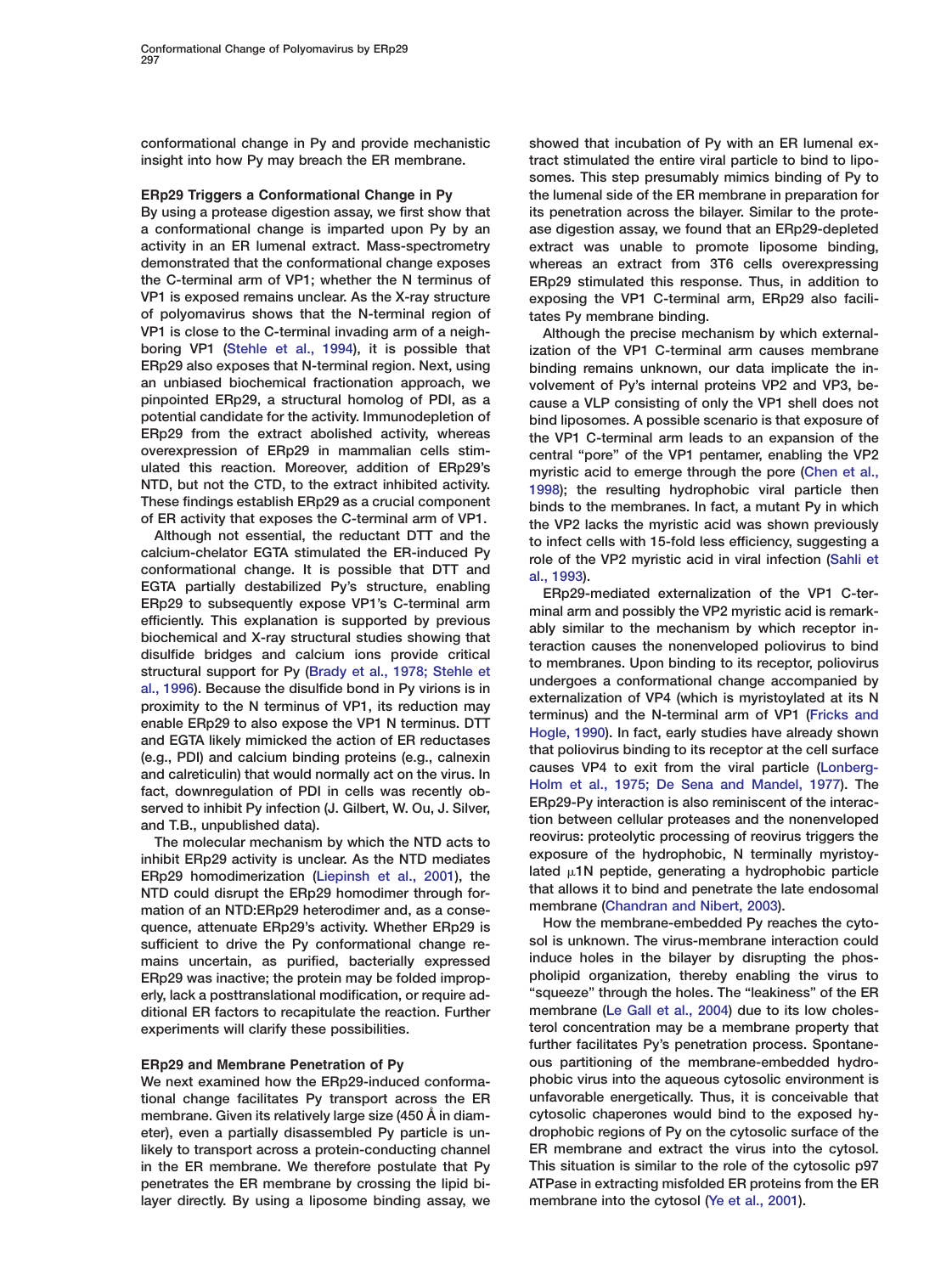# **The Role of ERp29 in Py Infection**

**To establish a functional role of ERp29 in Py infection, we demonstrated that in the intact cell, overexpression of the dominant-negative ERp29 NTD reduced the efficiency of viral infection. This finding indicates that the Py conformational change imparted by ERp29 is a critical event leading to successful viral infection.**

# **PDI-Family Members: A General Class of ER Remodeling Chaperones?**

**We previously demonstrated that PDI unfolds CT [\(Tsai](#page-11-0) [et al., 2001\)](#page-11-0). Here, the PDI-like protein ERp29 is shown to trigger a conformational change in Py. The striking observation that PDI-like proteins mediate these reactions implicates PDI family members as a general class of ER remodeling chaperones.**

**It is unlikely that the remodeling activities displayed by PDI and ERp29 are intended to mediate pathogen entry, but more likely represent reactions crucial for normal cellular functions. For instance, unfolding events in the ER initiate the translocation of misfolded proteins from the ER to the cytosol for degradation by the proteasome, a process called retrotranslocation [\(Tsai et al.,](#page-11-0) [2002\)](#page-11-0). CT disguises itself as a misfolded substrate to hijack this translocation process and reach the cytosol [\(Hazes and Read, 1997\)](#page-10-0). In fact, in addition to facilitating CT retro-translocation, PDI has been shown to play a similar role for misfolded ER substrates [\(Molinari et](#page-10-0) [al., 2002\)](#page-10-0). The parallel cellular function of ERp29's remodeling activity remains to be characterized.**

**What are the energy sources that drive both PDI and ERp29's remodeling reactions? PDI family members are characterized by the presence of a thioredoxin domain in their structures. Within this domain is the signature CxxC motif that allows the protein to cycle between a reduced and an oxidized state. In some cases, one of the Cys residues is replaced by a different residue (e.g., CxxA). PDI has four thioredoxin domains, two of which contain the CxxC motif. We found previously that PDI's redox states drive its unfolding activity [\(Tsai et al.,](#page-11-0) [2001\)](#page-11-0): in its reduced state, PDI binds and unfolds the toxin, whereas in its oxidized state, PDI releases it. That PDI acts as a redox-driven chaperone was observed in the retro-translocation of the membrane protein BACE457 [\(Molinari et al., 2002](#page-10-0)). Because ERp29 contains only a single Cys residue in its entire sequence (Cys157), it remains either in the reduced state or forms a mixeddisulfide with another ER factor. Thus ERp29's reduced and mixed-disulfide bonded states may exhibit different conformations, enabling it to bind to substrates with different affinities. Alternatively, noncovalent interactions with other ER factors could change ERp29's conformation to drive the substrate binding and release cycle.**

#### **Experimental Procedures**

## **Materials**

**Py and VP1 antibodies were provided by the Benjamin laboratory. Antibodies against the VP2/VP3 proteins and the VP1 VLP were generous gifts from Dr. Roberto Garcea (University of Colorado). Monoclonal antibodies against rat ERp29 were produced by ASLA BIOTECH Ltd. (Riga, Latvia). Polyclonal antibodies against rat thyroglobulin were a gift from Dr. B. Di Jeso (University of Lecce, Italy).**

**Microsomes from dog pancreas were a generous gift from Dr. Tom Rapoport (Harvard Medical School). Purified phospholipids were purchased from Avanti.**

## **Fractionation of ER Lumenal Extract from Dog Pancreas Microsomes**

**An ER lumenal extract derived from dog pancreas microsomes was prepared as before [\(Tsai et al., 2001\)](#page-11-0). The extract was bound to a Con A-Sepharose column and the flow-through was collected and bound to the weak anion exchange DEAE-Sepharose column. Next, the flow-through proteins from this column were bound to the strong anion exchange Q-Sepharose column, and the bound proteins were eluted from the column with an increasing salt gradient (50 mM to 1M potassium acetate). 0.5 ml fractions were collected, dialyzed, and analyzed for both their protein content and their ability to generate the VP1b peptide.**

#### **Preparation of a Cytosolic Extract**

**3T6 cells were incubated with 0.025% digitonin for 10 min at 4°C to selectively permeabilize the plasma membrane, but not internal organelle membranes [\(Le Gall et al., 2004\)](#page-10-0). Cells were centrifuged at 14,000 rpm for 10 min at 4°C to "squeeze" out the cytosolic content. SDS-PAGE analysis followed by immunoblotting revealed the cytosolic extract did not contain ER proteins [\(Figure 2\)](#page-3-0).**

#### **Trypsin Sensitivity Assay**

**Py was incubated with or without DTT (3 mM) and EGTA (10 mM) for 20 min at 37°C. BSA (1 mg/ml), a lumenal extract (1mg/ml), or a cytosolic extract (1 mg/ml) was added to the sample and incubated for 60 min at 37°C. Trypsin (0.25 mg/ml) was added to the samples for 30 min at 4°C, and the reaction was stopped by the addition of TLCK (1 mM) for 10 min at 4°C. Samples were analyzed by reducing SDS-PAGE followed by immunoblotting with a VP1 antibody.**

# **Identification of the VP1b Fragment**

**The VP1b fragment is generated by incubating Py in the presence of DTT (3 mM), EGTA (10 mM), and a lumenal extract, followed by trypsin addition (0.25 mg/ml). To facilitate isolation of the VP1b fragment, we found that Py incubated in the presence of DTT (3 mM), EGTA (10 mM), and a higher concentration of trypsin (5 mg/ml) also generated the VP1b fragment. Full-length VP1 and VP1b fragments were excised from an SDS-PAGE gel and subjected to massspectroscopy analysis. Results demonstrated that a tryptic-peptide (VYDGTEPVPGDPDMTR) corresponding to residues 353–368 in VP1 is absent in VP1b, suggesting that VP1b represents residues 1–352 of VP1. The position of residue R352 in the existing structure of the Py VP1 pentamer (PDB number 1sid; [Stehle et al., 1994\)](#page-11-0) is highlighted in [Figure 1D](#page-2-0).**

#### **Immunodepletion of ERp29**

**50 l of an ER lumenal extract was incubated with an ERp29, a PDI, or an Ero1 antibody overnight at 4°C, followed by adding 20 l of protein A Sepharose beads.**

## **Heterologous Expression and Purification of Rat ERp29 NTD and CTD**

**cDNA fragments encoding ERp29 NTD (residues 33–154) and CTD (residues 155–260) were generated by PCR amplification and subcloned into pQE30. The constructs were transformed into BL21** *E. coli***. Single colonies were picked and used to inoculate a 5 ml LB overnight culture. The culture was diluted into 500 ml LB and grown to OD600 = 0.3. IPTG (1 mM) was added to the culture, which was then allowed to grow for 2 hr. Cells were pelleted, resuspended in a lysis buffer (150 mM KOAc, 250 mM sucrose, 50 mM HEPES** [pH 7.5], 2 mM Mg(OAc)<sub>2</sub>, 1% Triton X-100, and protease inhibitors), **dounced, and sonicated. The cell debris was pelleted, and the resulting supernatant containing NTD or CTD was purified by binding to a Qiagen Ni-NTA Agarose column and elution with imidazole (150 mM). The proteins were dialyzed and analyzed for purity by Coomassie staining.**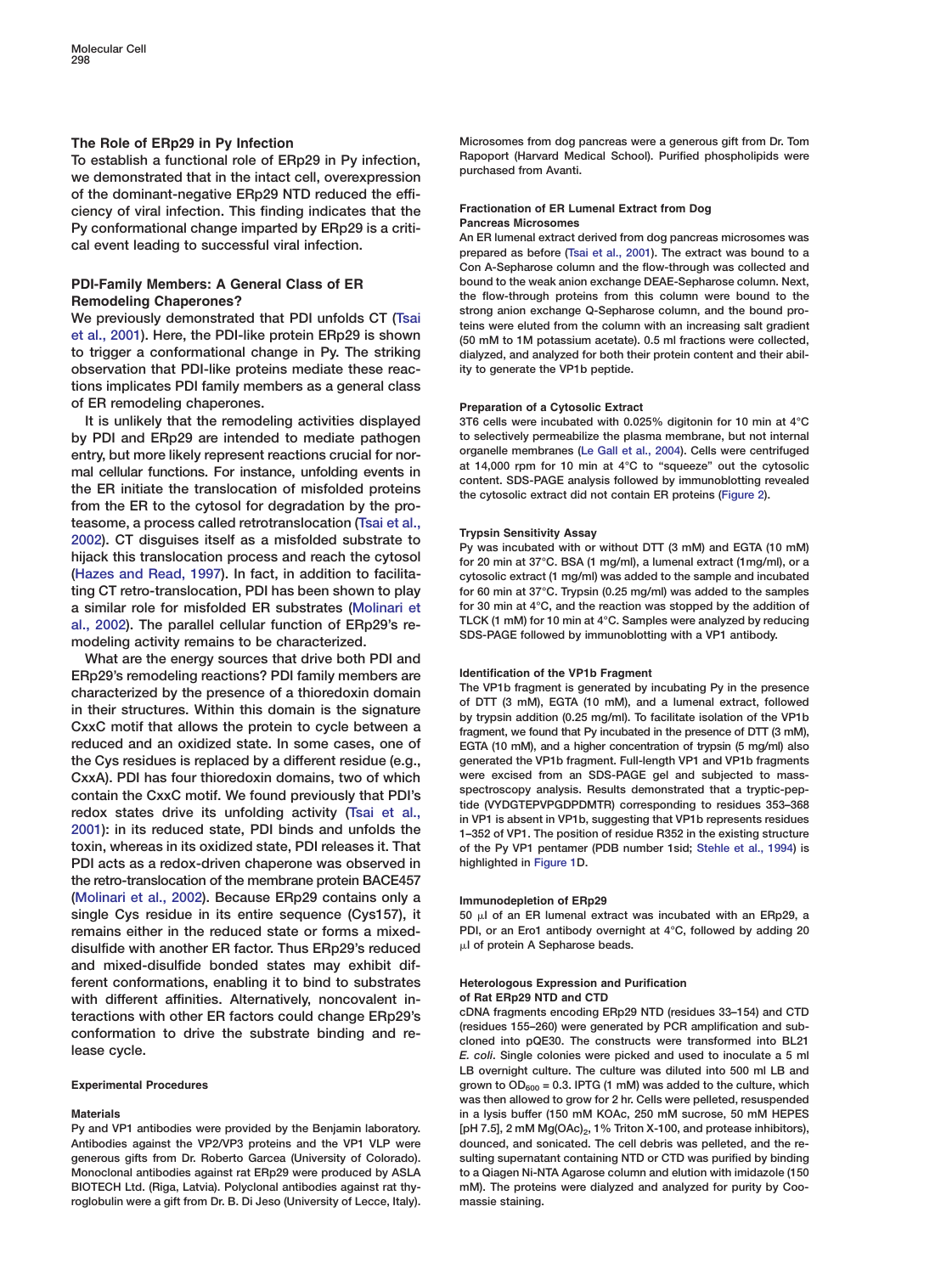## <span id="page-10-0"></span>**Liposome Binding Assay**

**Biotinylated-liposome was made by mixing chloroform-dissolved phosphatidyl-choline (80 μg), -ethanolamine (25 μg), -inositol (12.5 g), -serine (3 g), and biotinylated-phosphatidyl-ethanolamine (25 g). The mixture was dried, resuspended in a buffer (50 mM HEPES** [pH7.6], 250 mM sucrose, 150 mM KOAc, and 2 mM MgCl<sub>2</sub>) with or without purified His-tagged ERp29 (5  $\mu$ g), and sonicated. Strepa**vidin-coated magnetic beads were added to the liposomes and transferred to a magnetic apparatus to pellet the biotinylated-liposomes. To analyze Py binding, Py was incubated with the indicated extract for 60 min at 37°C, then incubated with the biotinylatedliposomes bound to Strepavidin-coated magnetic beads for 20 min at 37°C and transferred to a magnetic apparatus to pellet the biotinylated-liposomes and any membrane bound material. Both the pellet and supernatant fractions were subjected to SDS-PAGE, followed by immunoblotting with a VP1 or VP2/3 antibodies. Where indicated, samples were treated with 0.1 mg/ml of proteinase K for 30 min at 4°C prior to SDS-PAGE analysis.**

## **Infection Assay**

**NIH-3T6 cells were plated in 6-well dishes. Where indicated, cells were transfected with a cDNA construct encoding rat ERp29**  $NTD_{KEEL}(pCDNA3.1-ERp29NTD_{KEEL})$ . The ERp29 NTD<sub>KEEL</sub> construct **was generated by appending ERp29's KEEL sequence to residue M154 of the NTD. 48 hr posttransfection, cells were washed and infected with Py. After 2 hr, the cells were washed to remove extracellular virus and either harvested or allowed to incubate for 46 additional hrs at which point the cells were harvested. Cells were lysed, subjected to SDS-PAGE, and immunoblotted with antibodies against VP1, ERp29, an HA-epitope, Hsp90, or tubulin.**

#### **Thyroglobulin Secretion**

**FRTL-5 rat thyrocytes were transfected with pcDNA3.1-** ERp29NTD<sub>KEEL</sub>. 48 hr after transfection, the medium was collected, **centrifuged for 20 min at 17,000 × g, and the supernatant was analyzed for the presence of thyroglobulin. Cells were lysed, centrifuged for 10 min at 17,000 × g, and the supernatant was analyzed for the presence of ERp29 and NTD.**

#### **Acknowledgments**

**We thank Tom Rapoport and Kristen Verhey for critically reading the manuscript. B.T. is a Biological Scholar at the University of Michigan Medical School. E.K.R. is supported by a training grant from the National Science Foundation. S.M. was supported by the Swedish Medical Research Council and the Swedish Society of Medicine. M.B. received a scholarship from the Royal Swedish Academy. The work was supported in part by a grant to T.B. from the National Cancer Institute (CA 082395).**

**Received: May 12, 2005 Revised: July 28, 2005 Accepted: August 31, 2005 Published: October 27, 2005**

#### **References**

**Brady, J.N., Winston, V.D., and Consigli, R.A. (1978). Characterization of a DNA-protein complex and capsomere subunits derived** from polyoma virus by treatment with ethyleneglycol-bis-N,N'**tetraacetic acid and dithiothreitol. J. Virol.** *27***, 193–204.**

**Chandran, K., and Nibert, M.L. (2003). Animal cell invation by a large nonenveloped virus: reovirus delivers the goods. Trends Microbiol.** *11***, 374–382.**

**Chandran, K., Farsetta, D.L., and Nibert, M.L. (2002). Strategy for nonenveloped virus entry: a hydrophobic conformer of the reovirus membrane penetration protein micro 1 mediates membrane disruption. J. Virol.** *76***, 9920–9933.**

**Chen, X.S., Stehle, T., and Harrison, S.C. (1998). Interaction of polyomavirus internal protein VP2 with the major capsid protein VP1 and implications for participation of VP2 in viral entry. EMBO J.** *17***, 3233–3240.**

**Clissold, P.M., and Bicknell, R. (2003). The thioredoxin-like fold: hidden domains in protein disulfide isomerases and other chaperone proteins. Bioessays** *25***, 603–611.**

**De Sena, J., and Mandel, B. (1977). Studies on the in vitro uncoating of poliovirus. II. Characteristics of the membrane-modified particle. Virology** *78***, 554–566.**

**Fricks, C.E., and Hogle, J.M. (1990). Cell-induced conformational change in poliovirus: externalization of the amino terminus of VP1 is responsible for liposome binding. J. Virol.** *64***, 1934–1945.**

**Gilbert, J., and Benjamin, T. (2004). Uptake pathway of polyomavirus via ganglioside GD1a. J. Virol.** *78***, 12259–12267.**

**Hazes, B., and Read, R.J. (1997). Accumulating evidence suggests that several AB-toxins subvert the endoplasmic reticulum-associated protein degradation pathway to enter target cells. Biochemistry** *36***, 11051–11054.**

**Kartenbeck, J., Stukenbrok, H., and Helenius, A. (1989). Endocytosis of simian virus 40 into the endoplasmic reticulum. J. Cell Biol.** *109***, 2721–2729.**

**Le Gall, S., Neuhof, A., and Rapoport, T. (2004). The endoplasmic reticulum membrane is permeable to small molecules. Mol. Biol. Cell** *15***, 447–455.**

**Liepinsh, E., Baryshev, M., Sharipo, A., Ingelman-Sundberg, M., Otting, G., and Mkrtchian, S. (2001). Thioredoxin fold as homodimerization module in the putative chaperone ERp29: NMR structures of the domains and experimental model of the 51 kDa dimer. Structure** *9***, 457–471.**

**Lonberg-Holm, K., Gosser, L.B., and Kauer, J.C. (1975). Early alteration of poliovirus in infected cells and its specific inhibition. J. Gen. Virol.** *27***, 329–345.**

**Mkrtchian, S., Fang, C., Hellman, U., and Ingelman-Sundberg, M. (1998). A stress-inducible rat liver endoplasmic reticulum protein, ERp29. Eur. J. Biochem.** *251***, 304–313.**

**Molinari, M., Galli, C., Piccaluga, V., Pieren, M., and Paganetti, P. (2002). Sequential assistance of molecular chaperones and transient formation of covalent complexes during protein degradation from the ER. J. Cell Biol.** *158***, 247–257.**

**Nakanishi, A., Clever, J., Yamada, M., Li, P.P., and Kasamatsu, H. (1996). Association with capsid proteins promotes nuclear targeting of simian virus 40 DNA. Proc. Natl. Acad. Sci. USA** *93***, 96– 100.**

**Norkin, L.C., Anderson, H.A., Wolfrom, S.A., and Oppenheim, A. (2002). Caveolar endocytosis of simian virus 40 is followed by brefeldin A-sensitive transport to the endoplasmic reticulum, where the virus disassembles. J. Virol.** *76***, 5156–5166.**

**Pelkmans, L., and Helenius, A. (2003). Insider information: what viruses tell us about endocytosis. Curr. Opin. Cell Biol.** *15***, 414–422.**

**Pelkmans, L., Kartenbeck, J., and Helenius, A. (2001). Caveolar endocytosis of simian virus 40 reveals a new two-step vesicular transport pathway to the ER. Nat. Cell Biol.** *3***, 473–483.**

**Poranen, M.M., Daugelavicius, R., and Bamford, D.H. (2002). Common principles in viral entry. Annu. Rev. Microbiol.** *56***, 521–538.**

**Richards, A.A., Stang, E., Pepperkok, R., and Parton, R.G. (2002). Inhibitors of COP-mediated transport and cholera toxin action inhibit simian virus 40 infection. Mol. Biol. Cell** *13***, 1750–1764.**

**Sahli, R., Freund, R., Dubensky, R., Garcea, R., Bronson, R., and Benjamin, T.L. (1993). Defect in entry and altered pathogenicity of a polyoma virus mutant blocked in VP2 myristylation. Virology** *192***, 142–153.**

**Sargsyan, E., Baryshev, M., Szekely, L., Sharipo, A., and Mkrtchian, S. (2002). Identification of ERp29, an endoplasmic reticulum lumenal protein, as a new member of the thyroglobulin folding complex. J. Biol. Chem.** *277***, 17009–17015.**

**Schmitz, A., Herrgen, H., Winkeler, A., and Herzog, V. (2000). Cholera toxin is exported from microsomes by the Sec61p complex. J. Cell Biol.** *148***, 1203–1212.**

**Skehel, J.J., and Wiley, D.C. (2000). Receptor binding and membrane fusion in virus entry: the influenza hemagglutinin. Annu. Rev. Biochem.** *69***, 531–569.**